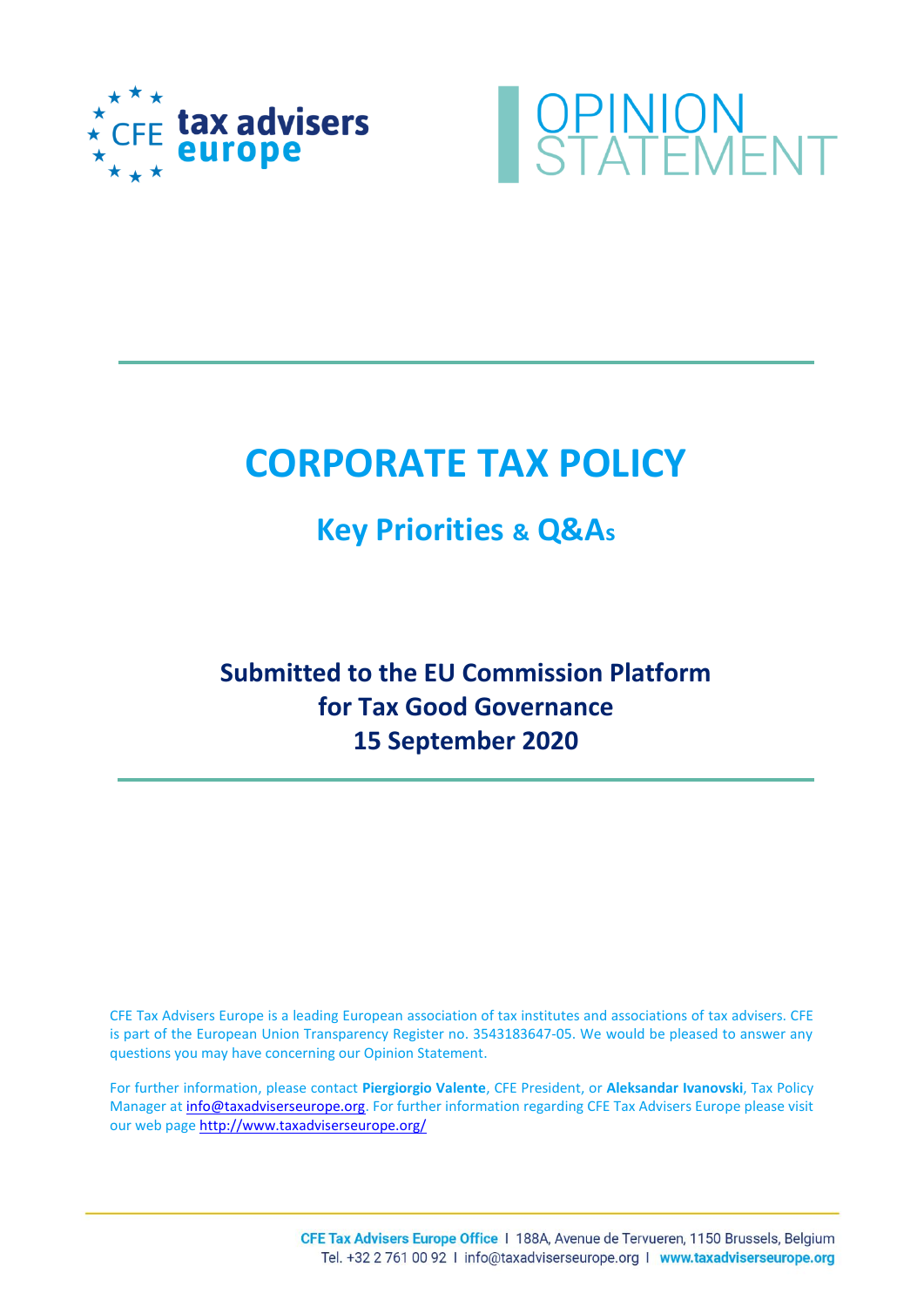

## **CFE AT THE EU PLATFORM FOR TAX GOOD GOVERNANCE**

**Membership:** CFE has been a member of the Platform since its inception in 2012, and has just reappointed for its 3rd mandate at the Platform.

**Current Representatives:** Piergiorgio Valente (President of CFE and Chairman of the Global Tax Advisers Platfrom - GTAP) and Aleksandar Ivanovski (Tax Policy Manager of CFE and Secretary-General of GTAP).

## **CFE AT A GLANCE**

CFE Tax Advisers Europe represents members from over 33 national professional tax adviser organisations in 26 European countries, making CFE the most representative voice of tax professionals in Brussels. CFE invokes a broader European perspective concerning the work it undertakes, rather than representing the views of any particular industry or country. CFE is also a founding member of the Global Tax Advisers Cooperation Platform, GTAP. GTAP was established by CFE Tax Advisers Europe, AOTCA and WAUTI, who collectively represent more than 700,000 tax advisers in Europe, Asia and Africa. GTAP is an international platform that seeks to bring together national and international organisations of tax professionals from all around the world.

CFE aims are: to safeguard the professional interests of tax advisers; to exchange information on national tax laws and contribute to the development of tax law in Europe; to maintain relations with the authorities at national and international levels, and share with the authorities of the European Union the experience and insight of our member tax advisers from all areas of taxation and professional law; to promote the co-ordination of national laws governing the profession, and to achieve the protection of each national tax adviser's title in Europe; to inform the public about the services that tax advisers provide; and to seek to provide the best possible conditions for tax advisers to carry out their profession.

The Executive Board is responsible for the devising the work priorities and output of CFE Tax Advisers Europe and reports to the General Assembly, the governing body of CFE. Work is managed through three committees, the Fiscal Committee, the Professional Affairs Committee, and the Tax Technology Committee, which are each chaired by a member of the Board.

CFE's Fiscal Committee is comprised of two Sub-Committees: the Direct Taxes Subcommittee and Indirect Taxes Subcommittee which monitor and respond to taxation developments in the EU and worldwide. The Fiscal Committee also comprises an ad hoc working group, the ECJ Task Force, a group of tax academics and renowned tax practitioners which meets regularly to discuss and issue Opinion Statements on selected decisions of the Court of Justice of the European Union. The Professional Affairs Committee engages in policy areas that concern and affect the exercise of the tax advisory profession, such as ethics, professional codes and qualification requirements, reporting requirements, cooperative compliance, amongst many others. The Tax Technology Committee was established in 2018 as a response to the importance of digitalisation and the impacts of technology on taxation and the way the tax profession is carried out.

The CFE Technical Committees produce [technical position papers](http://taxadviserseurope.org/publications/) which are sent to significant EU and global stakeholders, including the European and OECD institutions, concerning tax policy developments and matters concerning the professional affairs of tax advisers or way technology impacts on the tax profession. In addition, the leading European tax law journal European Taxation, edited by IBFD, regularly publishes CFE Opinion Statements and articles on CFE conferences.

CFE is an active member of multiple taxation expert stakeholder groups, including the European Commission Platform for Tax Good Governance, Aggressive Tax Planning and Double Taxation, the European Commission VAT Expert Group, the European Commission VAT Forum and the UN Committee of Experts in International Cooperation in Tax Matter.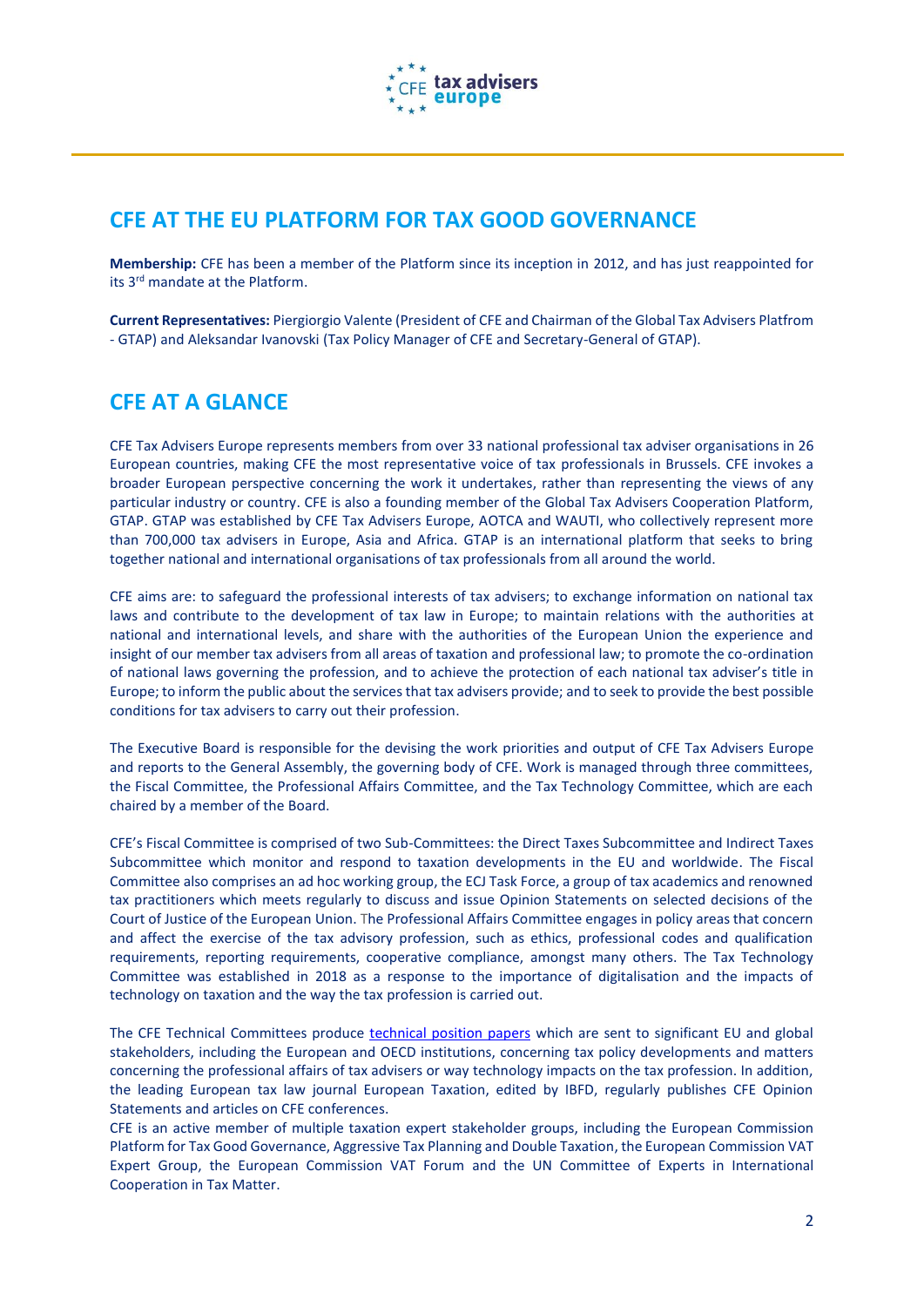

## **10 KEY PRIORITY POLICY AREAS**

- 1. Taxpayers Rights and Tax Certainty
- 2. Taxation of the Digitalising Economy
- 3. Common Approach to Anti-Avoidance and Substance Measures
- 4. Mandatory Disclosure Rules
- 5. Tax and Climate Change Sustainable Tax Policies
- 6. Tax Systems & Tax Competition
- 7. Double Taxation and Dispute Resolution
- 8. Anti- Money Laundering
- 9. Simplification of Indirect Taxes
- 10. Global Tax Policy within the Global Tax Advisers Platform (GTAP) [Ulaan Baatar](https://taxadviserseurope.org/blog/portfolio-items/ulaanbaatar-declaration/?portfolioCats=124%2C125%2C127) [Declaration](https://taxadviserseurope.org/blog/portfolio-items/ulaanbaatar-declaration/?portfolioCats=124%2C125%2C127) & [Torino-Busan Declaration](https://taxadviserseurope.org/blog/portfolio-items/the-torino-busan-declaration/?portfolioCats=124%2C125%2C127)

## **THE FUTURE OF CORPORATE TAX POLICY - KEY Q&A**

- 1. What is the nature of the problems we currently face when it comes to the global tax debate?
- 2. What are the global tax principles that should guide any response?
- 3. Is there now general agreement that digital companies or a digital economy cannot be separated out from the economy as a whole?
- 4. Is it simply a matter of strengthening anti-avoidance rules?
- 5. Do we need more fundamental reform of the CT system?
- 6. Are there other alternatives to  $CT -$  for instance can indirect, land and other taxes be applied more effectively and fairly than CT?
- 7. How is any of this accomplished without "tax wars", or adding layer upon layer of complexity or double taxation?
- 8. Are responses meeting future developments and challenges?
- 9. Are the institutions we have capable of delivering any new agenda do they need developing or do we need new bodies?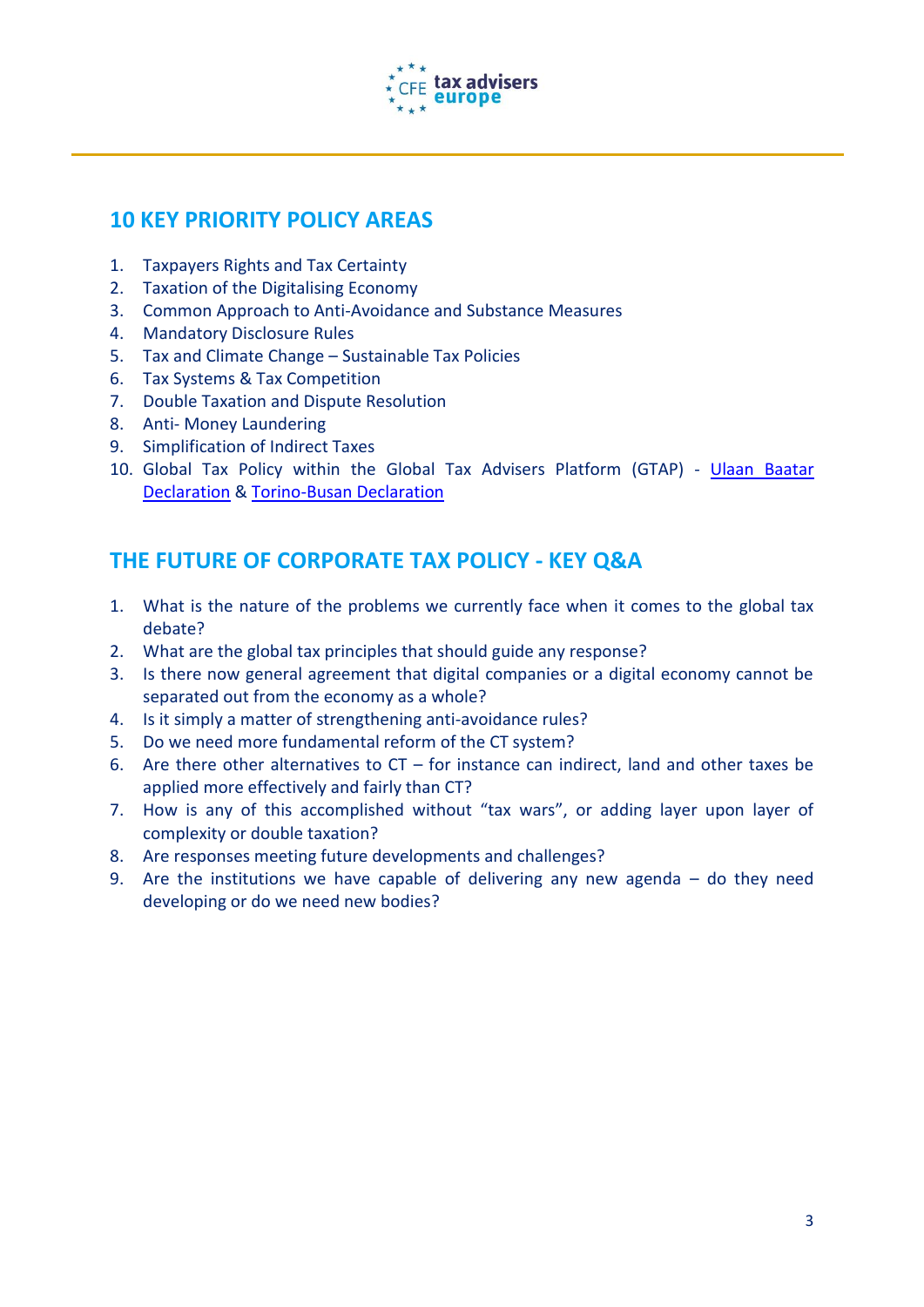

## **POLICY AREAS FOR THE NEW EU COMMISSION – 10 KEY PRIORITIES**

#### **1. Taxpayers Rights and Tax Certainty**

**CFE has strongly advocated in favour of binding, or other equally effective, mechanisms that set out in clear terms the rights and obligations of taxpayers so that these can be adhered to and followed by tax administrations and relied on by taxpayers. This needs to be the case not** only in Europe but also in all other countries in the world. We believe the fundamental rights of taxpayers need to be enshrined in law or in arrangements which have the full support of tax administrations. CFE has fully endorsed the EU's approach and views expressed by the European Commission that a Code or Charter on Taxpayers' Rights can enhance the efficiency and effectiveness of tax systems and can also increase the tax morale of European citizens. After a public consultation in 2012 and an intensive work programme the EU Member States published Guidelines for a Model for a European Taxpayers' Code, which we believe could form the basis of future work by the European Commission in this area.

Certainty is one of the fundamental rights and is one of the Fundamental Principles in the broad ranging CFE Model Taxpayer Charter<sup>1</sup>, which we published in conjunction with two other international organisations, AOTCA and STEP. The second Fundamental Principle is that tax systems need "to be designed and administered to provide as far as possible certainty, clarity and finality in one's tax affairs".

Taxpayers face similar tax obligations in most countries in Europe but they are not guaranteed equal rights by the different Member States of the EU. Specifically, in relation to the obligations imposed by the Directive on Administrative Cooperation and Exchange of Information in relation to reportable cross-border arrangements (DAC6), CFE has raised concerns about potentially different implementation among the Member States. To address these issues, CFE encourages the Commission and the Member States to ensure consistent transposition throughout the European Union to satisfy the tax certainty and equal treatment requirements. CFE is strongly in favour of better and earlier initial consultations taking place with stakeholders, which give consideration in particular to practical implementation issues, far in advance of proposals being released.

CFE has recently written an opinion statement on tax competitiveness touching on issues concerned with tax administration. It can be located [here.](http://taxadviserseurope.org/blog/portfolio-items/opinion-statement-fc-10-2018-on-tax-competition-and-competitiveness/) A further statement on tax certainty can be viewed [here.](http://taxadviserseurope.org/blog/portfolio-items/cfe-opinion-statement-fc-072017-on-tax-certainty/) Recently, CFE, on behalf of the Global Tax Advisers Platform (GTAP), has strongly supported OECD's proposition that increased tax certainty and strengthened taxpayers' rights could serve as a proxy for increasing tax morale among individuals and

1

<sup>1</sup> <http://www.taxpayercharter.com/charter.asp?id=15>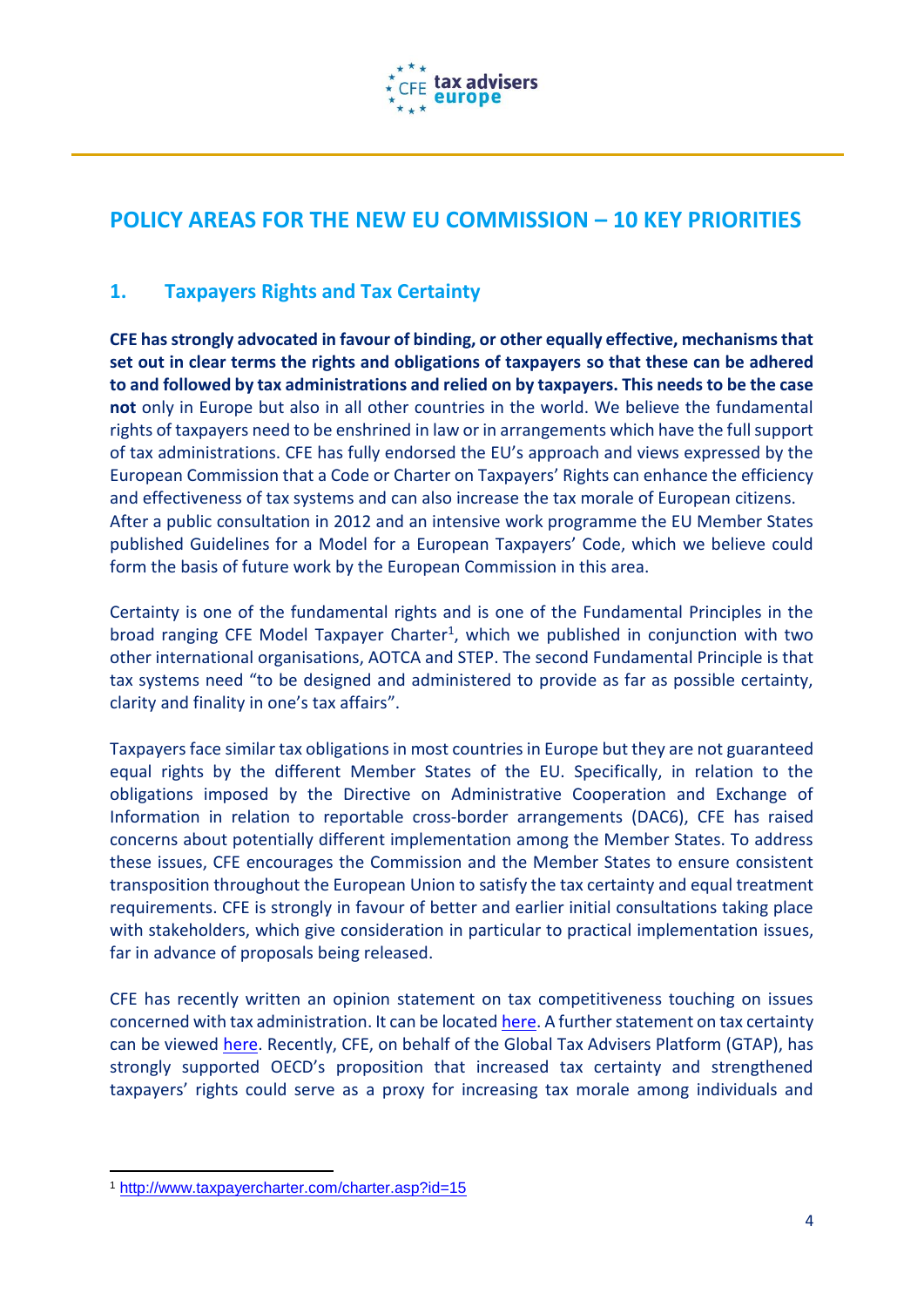

businesses.<sup>2</sup> To that end, in order to protect the rights of both taxpayers and tax administrations, mandatory obligations on both should be established in these charters or cooperative compliance programmes.

As a means of providing advance certainty for taxpayers by tax administration, CFE is supportive of any programmes that establish such protection for taxpayers. We support both cooperative compliance programmes and tax ruling practices that comply with the OECD and the EU tax good governance standards and primary EU law rules. Equally, cooperative compliance was recently endorsed by the IMF/OECD, on the basis that "cooperative compliance programs could reduce uncertainty for low risk companies, assist tax administrations to better focus their resources and promote a culture of greater trust".

In the same vein, where tax administrations provide tax rulings and Advance Pricing Agreements (APAs) these have proved to be an effective tool for the prevention of tax-related disputes, especially with respect to transfer pricing issues. They provide the taxpayer with advance knowledge of the tax treatment of particular transactions and therefore allow certainty for taxpayers in planning for the future, and also prevent the risk of subsequent disputes. The EU should harmonise measures that would outline an EU framework of tax rulings. All Member States should be required to establish simple and effective procedures for the conclusion of bilateral/multilateral APAs and/or confirmative tax rulings.

Such a coordination of national procedures would benefit investment and competitiveness by providing clarity and a more predictable tax environment, as well as by simplifying the rules applicable in the EU Single Market. However, in order to balance these measures to protect taxpayers' rights, mandatory obligations on both taxpayers and tax administrations should be established, such as in the horizontal monitoring in the Netherlands. This is particularly the case considering the importance being placed on personal data security and confidentiality following the GDPR which came into force on 25 May 2018. Although the majority of tax treaties since the mid-1900s have included provisions for exchange of information, recent measures have progressed to agreement, both within the European Union and at international level, which have enhanced investigative powers of tax administrations and increased the amount of taxpayer information required to be provided to tax administration.

In a time of immense change in the international tax environment, CFE believes that tax certainty must become a priority of policy makers. Whilst CFE appreciates the importance of measures to tackle aggressive tax avoidance schemes and base erosion and profit shifting (BEPS), it believes that the balance of legislation must be redressed to promote certainty for individual taxpayers and business and, consequently, economic growth.

**In redressing the balance between taxpayers and tax administrations, CFE believes that tax certainty is only one element of the equation. We would encourage EU-level measures to** 

 $\overline{a}$ 

<sup>2</sup> [http://taxadviserseurope.org/blog/portfolio-items/opinion-statement-on-the-oecd-consultation-on](http://taxadviserseurope.org/blog/portfolio-items/opinion-statement-on-the-oecd-consultation-on-draft-report-on-tax-morale-2/)[draft-report-on-tax-morale-2/](http://taxadviserseurope.org/blog/portfolio-items/opinion-statement-on-the-oecd-consultation-on-draft-report-on-tax-morale-2/)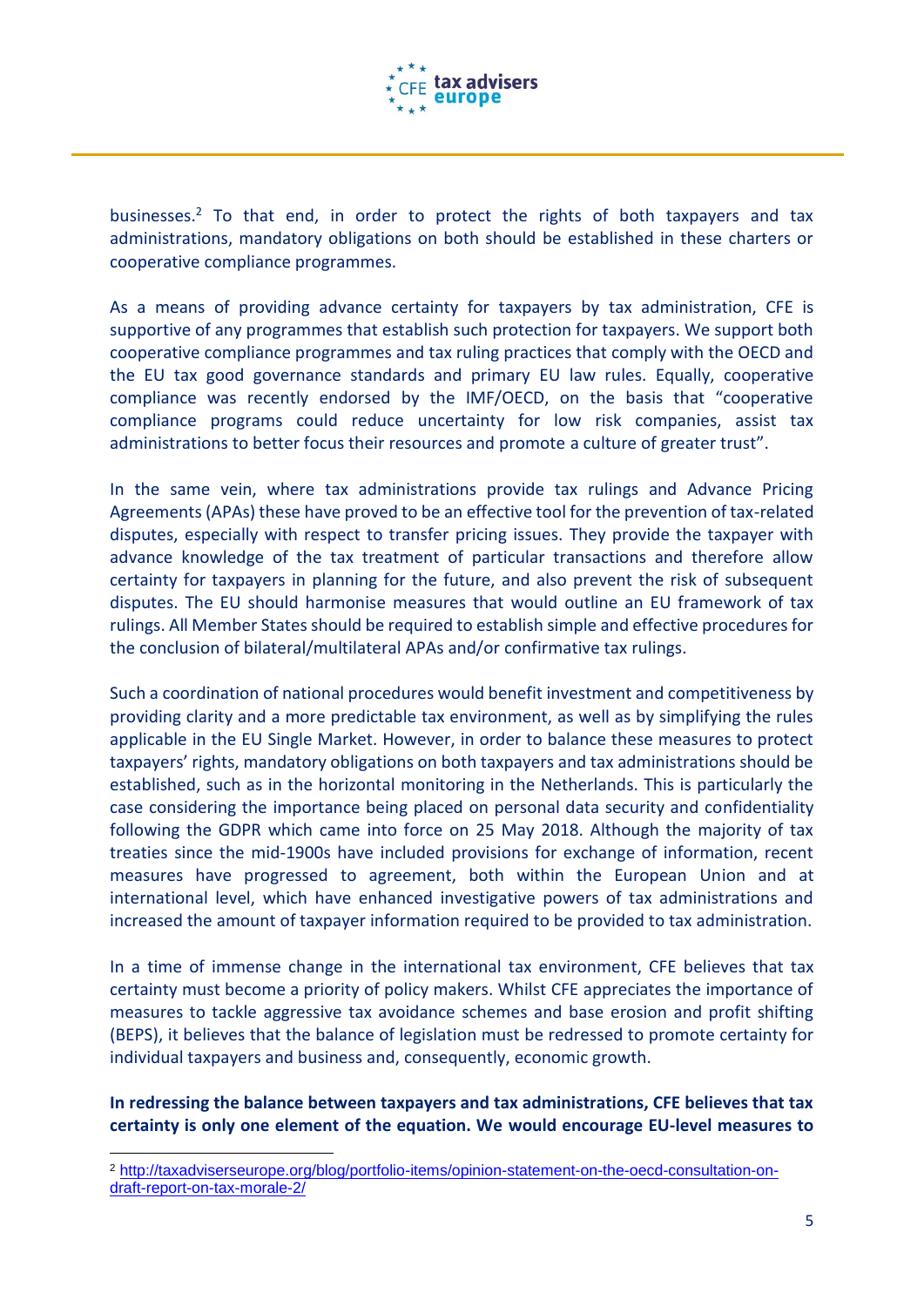

**encourage consistency of treatment of taxpayers by tax authorities to reinforce certainty. To that end, an EU-wide charter on taxpayers' rights should encompass both the concept of certainty and the concept of consistency of application and treatment. In addition, cooperative compliance programmes, and a system of broader advance rulings would help with both certainty and consistency of treatment and application.**

#### **2. Taxation of the Digitalising Economy**

Under the designation "taxation of the digitalising economy", we are witnessing perhaps the most fundamental change in the design and *modus operandi* of the international tax system. We recognise the difficulties in pinpointing all digitalising business models as current definitions are likely to become outdated in due course. However it is precisely because of the fast-paced change of the digital environment that today's solutions must be future-proof and consistent with the principles of aligning profit with underlying economic activities and value creation. As noted in CFE's submission to the OECD public consultation on the tax challenges of the digitalising economy<sup>3</sup>, it emerges that a new international tax framework would be required to make the new profit allocation methods operational in a global setting: new legal instruments, guidance and widespread multijurisdictional consensus. Inevitably, the issue of double taxation would arise, which is already difficult to address considering the bilateral nature of double taxation treaties and inadequacy of tax dispute resolution mechanisms at present.

In absence of a common approach, we are increasingly facing an uncoordinated international tax landscape, consisting of unilateral actions being taken by individual countries. Such actions inevitably lead to misalignment of tax bases globally, resulting in double taxation and significant compliance burdens for businesses. As a consequence, such actions will stifle economic growth and innovation.

A longer-term view seems appropriate to evaluate the entirety of the remaining BEPS issues. Within the EU, a number of anti-BEPS legislative measures have been introduced, such as the ATAD directives, which significantly reduce the incentives to shift mobile tax bases to low-tax jurisdictions. From an EU perspective, this is particularly the case where policy initiatives such as the introduction of CFC rules are designed to achieve the same objective as the OECD's income inclusion rule.

In addition, the EU's objectives as set out with establishment of the "blacklist" of noncooperative jurisdictions for tax purposes are closely aligned with those of the BEPS project, which is to increase transparency and encourage compliance with anti-BEPS measures.

**<sup>.</sup>** <sup>3</sup> Opinion Statement FC 1/2019 CFE Response to the OECD Consultation Document: Addressing the Tax Challenges of the Digitalising Economy Issued by the CFE Fiscal Committee Submitted to the OECD on 5 March 2019, available to view at: [http://taxadviserseurope.org/wp](http://taxadviserseurope.org/wp-content/uploads/2019/03/CFE-Response-OECD-Consultation-Taxation-of-the-Digital-Economy.pdf)[content/uploads/2019/03/CFE-Response-OECD-Consultation-Taxation-of-the-Digital-Economy.pdf](http://taxadviserseurope.org/wp-content/uploads/2019/03/CFE-Response-OECD-Consultation-Taxation-of-the-Digital-Economy.pdf)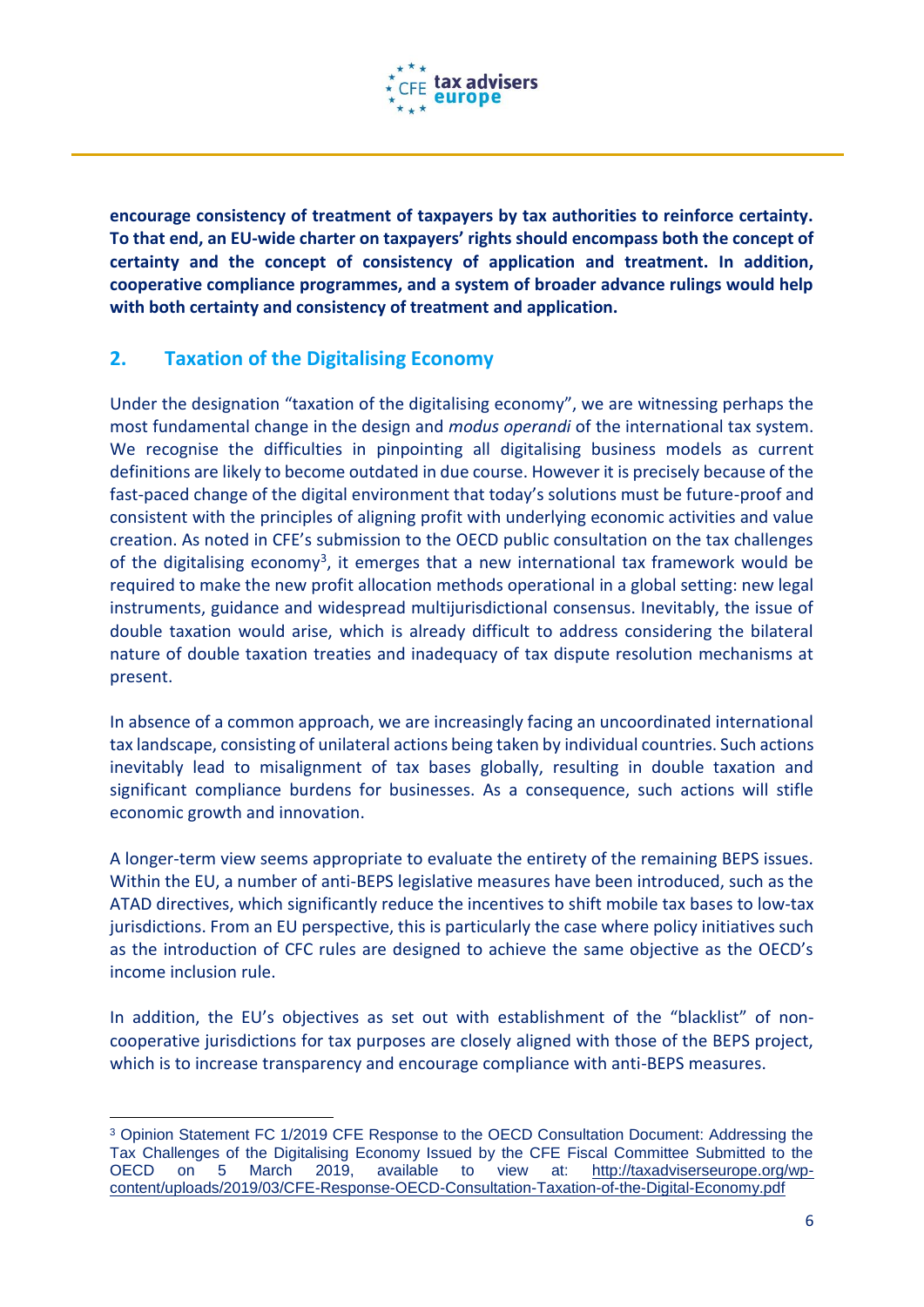

CFE believes that a *de minimis* threshold should be considered in relation to the global antibase erosion proposals to prevent these rules from becoming a barrier to business development, innovation and new markets. This is relevant in particular as the risk of increased profit shifting concerns large global companies of a particular size, and not SMEs or emerging businesses.

As tax advisers, we would not like to see proposals which continue to put pressure on the existing transfer-pricing framework. Any disparity in the implementation of minimum tax rate proposals will inevitably lead to double taxation in instances where countries fail to take into account tax already paid under such regimes (under CFC rules or under the GILTI regime in the United States).

The outcomes of a global minimum tax rate will differ significantly depending on the chosen model: jurisdiction-by-jurisdiction approach vs. an average rate approach. The complexities in designing a minimum tax rate in a global context should not be underestimated. It will be technically very challenging and, as such, will require significant efforts by the OECD and the Inclusive Framework jurisdictions to ensure close international coordination.

**CFE Tax Advisers Europe is supportive of a coordinated international policy response on the issues that arise from digitalisation in order to avoid fragmentation of the EU Single Market, and the risk of double or multiple-taxation. We therefore strongly support collaborative work towards a future-proof, longer-term reform of the international tax system that addresses the tax challenges of the digitalisation of the economy.**

Given the rate of transformation of the global economy, the solutions that we discuss need to be ambitious and sustainable in the long-term, able to follow the pace of emergence of new business models. To that end, CFE Tax Advisers Europe encourages redoubling of efforts to achieve an early consensus among the Members of the Inclusive Framework on the way forward.

CFE's detailed views on the OECD consultation document can be found [here](http://taxadviserseurope.org/blog/portfolio-items/cfe-response-to-the-oecd-consultation-on-taxation-of-the-digital-economy/). CFE's views on the EU proposals that we understand may be resurrected should the interim paper fail to progress a global solution is set out in an Opinion Statement [here.](http://taxadviserseurope.org/blog/portfolio-items/opinion-statement-eu-commission-digital-services-tax-proposal/)

#### **3. Common Approach to Anti-Avoidance and Substance Measures**

A related point follows regarding tax certainty, which CFE would like to draw focus on, concerning issues related to anti-avoidance and substance measures. Taxpayers and tax advisers have had to ensure they are compliant with an unprecedented scale of recently introduced anti-avoidance measures, which brought with them new concepts such as the Principal Purpose Test (PPT), the GAAR introduced by ATAD, substance requirements based in CFC rules, as well as local and different approaches aimed at reducing tax evasion. These new concepts, as well as new approaches which must now be applied to some old concepts (such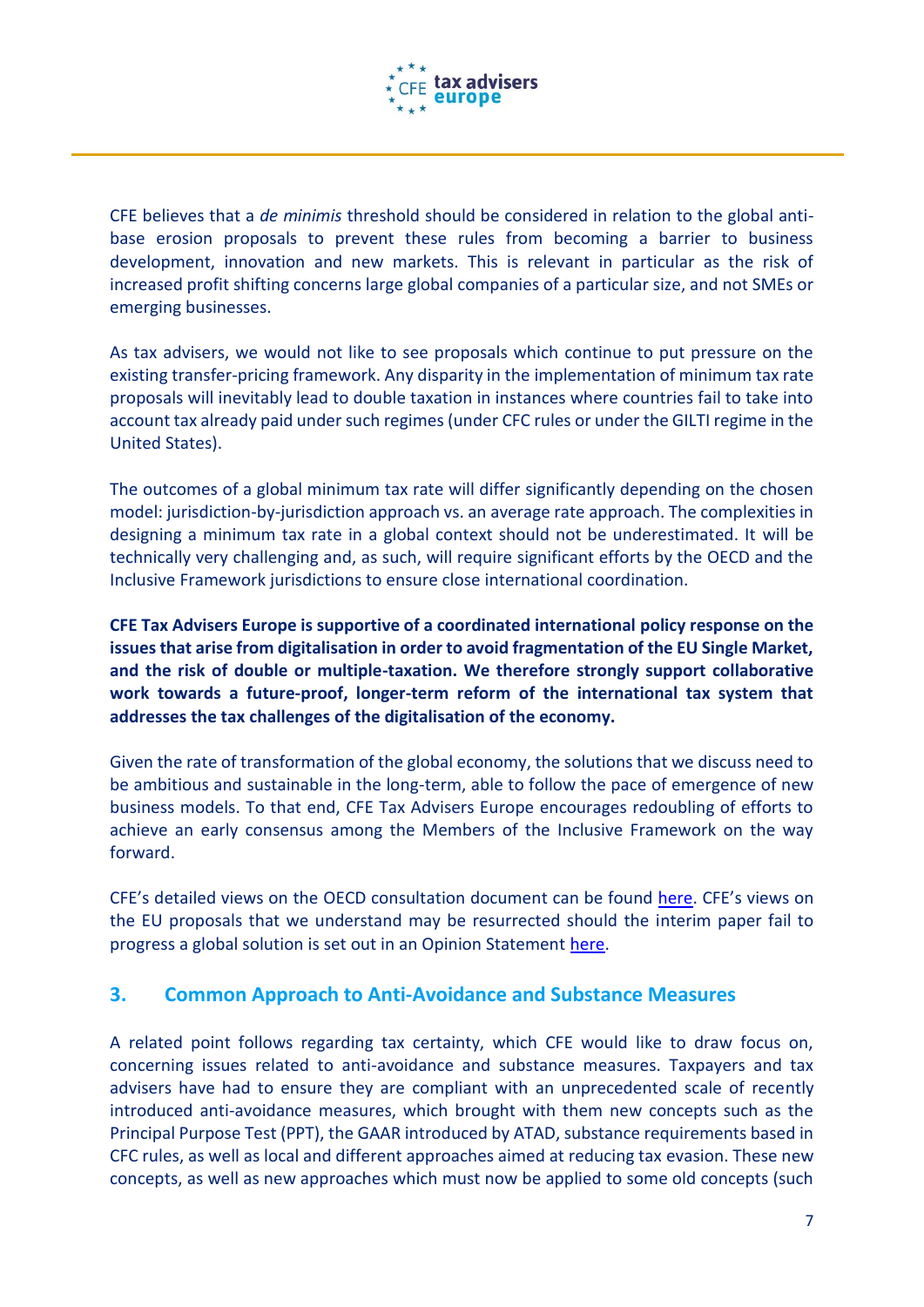

as beneficial ownership, given the new approach of the CJEU in the [Danish beneficial](http://taxadviserseurope.org/blog/portfolio-items/opinion-statement-ecj-tf-2-2019-on-the-cjeu-decisions-concerning-the-beneficial-ownership/)  [ownership cases\)](http://taxadviserseurope.org/blog/portfolio-items/opinion-statement-ecj-tf-2-2019-on-the-cjeu-decisions-concerning-the-beneficial-ownership/), create a hard-to-follow path where the same terms are used differently by different Member States. Moreover, the distinction between them appears to be difficult to draw in many cases. The reason is that, generally speaking, these concepts refer to "business substance" requirements – a non-defined term, currently used as a major test for granting tax benefits.

While it is fully understandable that certain actions are needed in order to preserve tax fairness, **it would be highly desirable to create a common EU understanding under which substance-related terms are applied and understood. CFE would accordingly welcome and join any initiative aimed at producing further guidelines and clarifications aiming at better, fair and certain use of the anti-avoidance measures.**

#### **4. Mandatory Disclosure Rules**

Following the implementation of the European Union Mandatory Disclosure Rules Directive (DAC6) will continue to be a priority for CFE Tax Advisers Europe. In the course of the implementation of the Directive, CFE has [set out](http://taxadviserseurope.org/blog/portfolio-items/opinion-statement-pac-5-2018-on-the-legal-professional-privilege-reporting-waiver-set-out-in-the-eu-mandatory-disclosure-rules-directive-dac6/) its expectation that European Union Member states will fully respect the legal professional privilege reporting wavier of Article 8ab(5) of DAC6 in the transposition of this Directive, in those Member states where such rights exist for tax advisers under domestic law. As discussed *supra,* CFE would welcome a coordinated transposition across the European Union.

#### **5. Tax and Climate Change – Sustainable Tax Policies**

Climate changes affects us all. CFE members aspire to share their unique knowledge on tax with governments and other international stakeholders in the process of transition to a low carbon global economy. Tax policy is a key tool to internalise environmental costs and foster the transition to a low carbon economy, for the generations to come. CFE can accordingly see merit in policy proposals being subject to a thorough climate change and environmental assessment. Future-proof tax systems are an equilibrium between today's public finance needs and tomorrow's sustainable policies.

#### **6. Sustainable Tax Systems & Tax Competition**

Tax competition and competitiveness is a question of balance in tax policy in general. It is not only a matter of EU Member States following primary and secondary EU law, but all Inclusive Framework jurisdictions (in the case of BEPS initiatives) implementing and adhering to agreed initiatives. If this is not the case, issues of competitiveness arise. The EU is at the forefront of providing equilibrium in this respect.

Reducing complexities and distortions in the tax system is crucial to improving tax competitiveness. It requires the introduction of simple and easy to understand tax laws which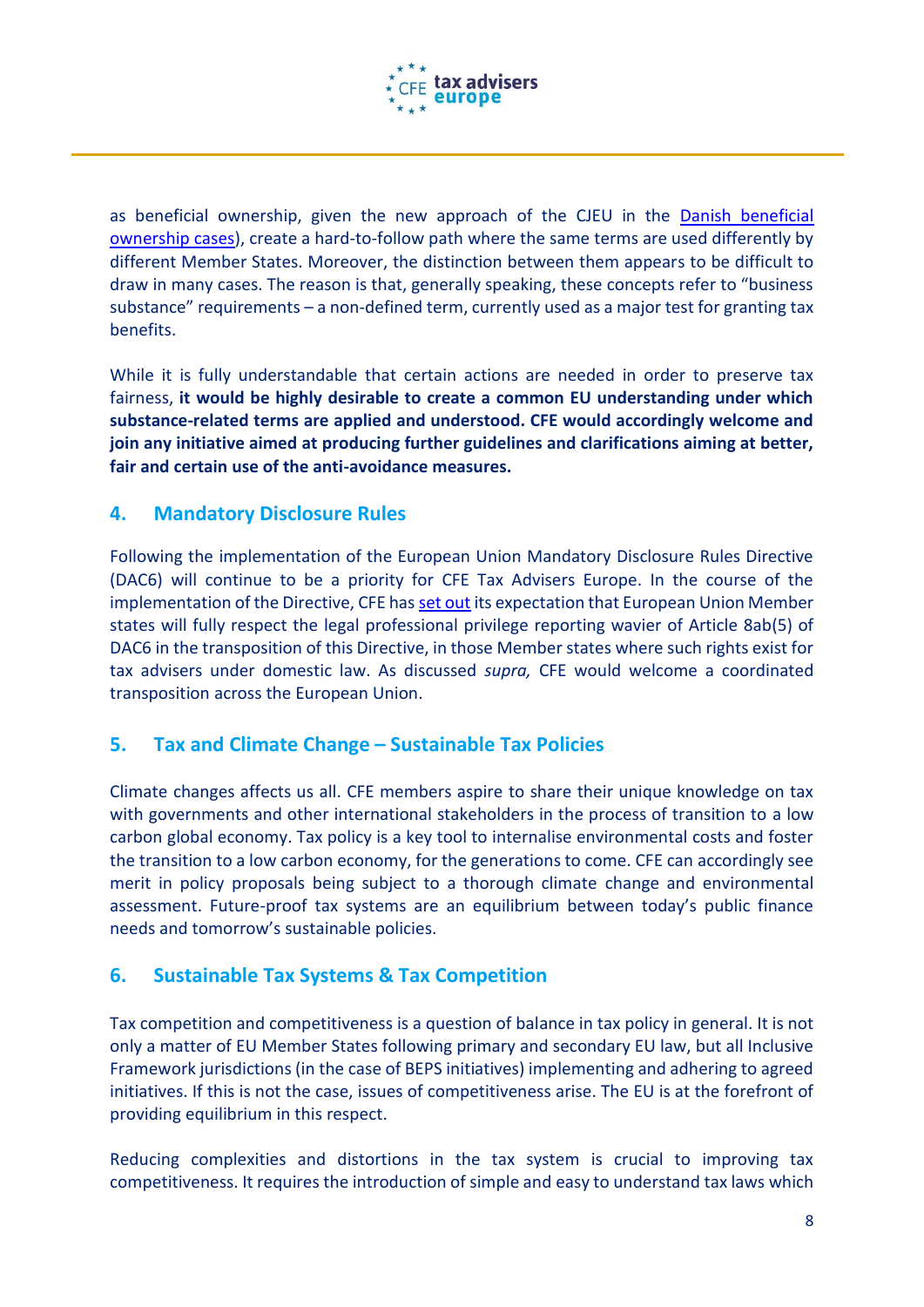

ultimately work well in practice. In this respect, legislation should set clear general principles, which seek to prevent misinterpretation of the rules by both taxpayers and tax administrations. At EU and international level, coordination should be pursued in order to avoid mismatches and loopholes that create opportunities for double interpretations. The established standards should also provide for best practices within the legislative process. In particular, stakeholders should be given the opportunity to meaningfully engage with legislators prior to the introduction of legislation and during the implementation stage of new legislation.

Additionally, tax policy choices between Member States (and within Member States) should be able to support quality healthcare, security, public safety, education and infrastructure, as basic pillars of the social model underpinning the European Union. From our perspective, sustainability of tax systems should be seen as an equilibrium of investment and growthfriendly tax policies that support the social goals of each Member State and the EU Single Market as a whole. We welcome coordinated measures that reduce cross-border tax barriers on doing business and compliance burdens, such as the introduction of instruments such as the Mini One-Stop-Shop (MOSS) (soon to become OSS). We also welcome any measures that ensure clear guidance and that are fit for purpose to allow taxpayers to do business in a simple, efficient and coherent manner throughout the EU. CFE is pleased to be part of the [Human-](https://www.worldbank.org/en/events/2019/02/21/human-centered-business-model)[Centred Business Model](https://www.worldbank.org/en/events/2019/02/21/human-centered-business-model) Project, which seeks to create a practical business model that provides a real choice for entrepreneurs who are looking for an opportunity to conduct their enterprises in a sustainable manner (creating an alternative approach to doing business that potentially combines profit-seeking with the social and environmental sustainability.

Notwithstanding the above observations, we would also like to emphasise that it is not only the process of achieving harmony in tax competition and competitiveness which may, ultimately, boost economic growth and benefit EU citizens. It is also a question of balancing other policy areas from safety through to judicial systems, transport policy and a properly functioning financial market, to name but a few. Achieving economic growth which will benefit EU citizens can only be achieved if the system is balanced across these complex and interrelated areas.

#### **7. Double Taxation and Dispute Resolution**

Given the ever-increasingly complex interplay of tax legislation for taxpayers involved in crossborder trade, dispute resolution will become a more significant issue in taxation. To that end, CFE's Forum in June examined issues concerning dispute resolution and a statement surrounding the outcomes of the panel discussions at the Forum will be produced. A previous statement concerning disputes can be found [here.](http://taxadviserseurope.org/blog/portfolio-items/opinion-statement-fc-4-2017-on-the-proposed-directive-on-double-taxation-dispute-resolution-mechanisms-in-the-european-union/)

Double non-taxation remains an issue, as does the problem of double taxation and the negative effect on the world economy, consumers and taxpayers. In particular, in relation to new proposals addressing the tax challenges of the digitalising economy, any new tax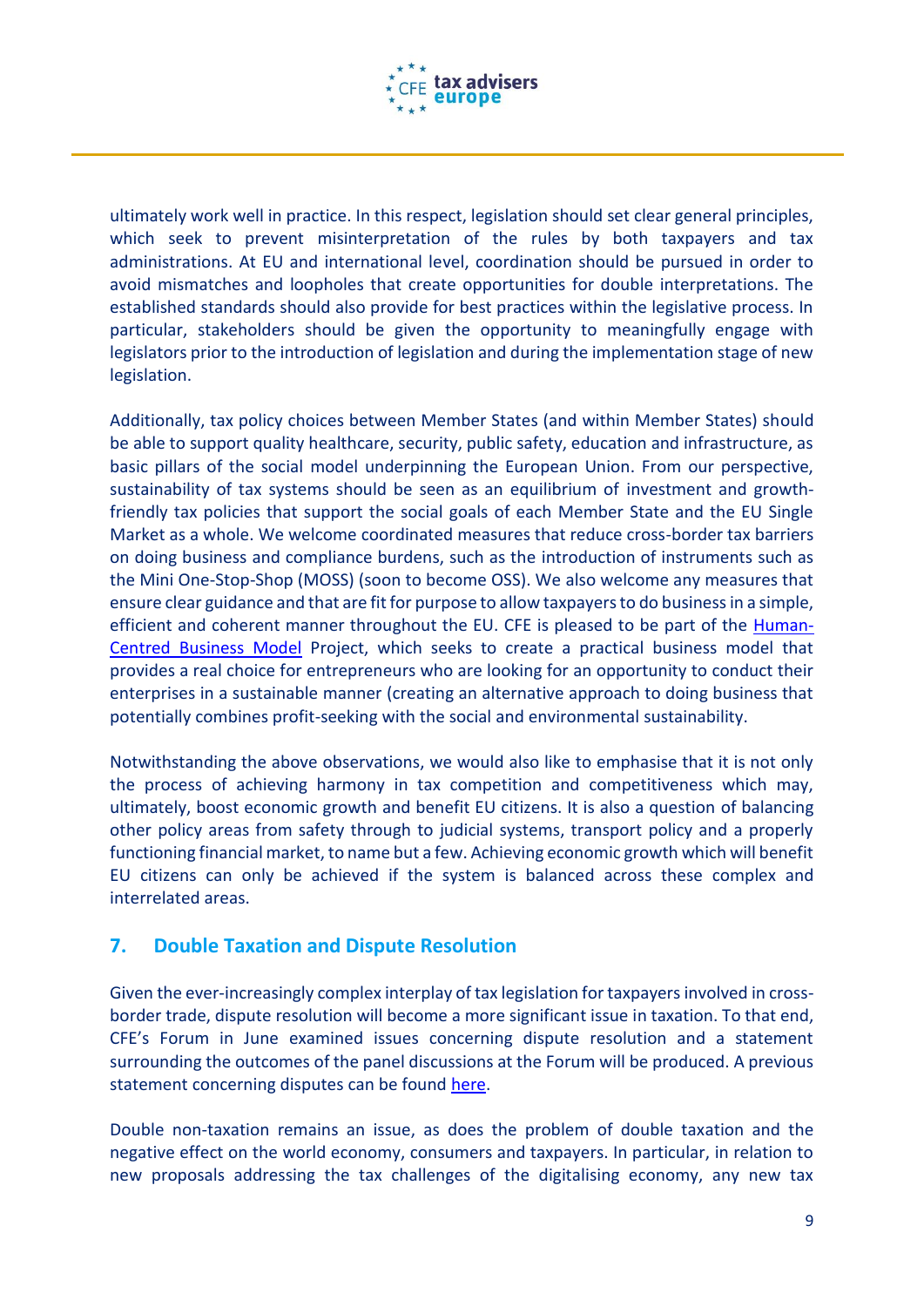

measures must be designed in a manner to avoid double taxation, and must come within the ambit of double taxation treaties. Otherwise, the whole tax treaty system, which the international taxation is built upon, and network will be completely undermined. CFE understands the challenges in designing new tax rules that are not going to produce unintended consequences and lead to double taxation.

#### **8. Anti- Money Laundering**

CFE Tax Advisers Europe is closely following EU developments in relation to the European antimoney laundering framework and will continue to participate in the ongoing dialogue with the European Commission and other stakeholders at EU level, putting forward experts' opinions of tax advisers as obliged entities for anti-money laundering purposes. CFE continues to support the baseline scenario that would entail full implementation and enforcement of the existing EU anti-money laundering framework that is already in force (4th and 5th Anti-Money Laundering Directives) as well as the introduction of more robust feedback mechanisms, where appropriate.

CFE would also welcome a discussion on the effectiveness of the EU AML Directives in reducing the risk of money laundering and terrorism financing. CFE [has invited](http://taxadviserseurope.org/blog/portfolio-items/opinion-statement-on-eu-supranational-risk-assessment-report-for-anti-money-laundering-risks/) the European Commission to consider why, with all the existing AML directives and procedures, the risk for tax advisors as a whole, has not reduced over the years, compared to the initial risk assessments.

#### **9. Simplification of Indirect Taxes**

CFE Tax Advisers Europe supports proposals that aim to simplify and streamline the operation of the VAT system within the EU, and views engagement on the topic of the proposed definitive VAT regime as a key priority for the organisation. CFE also believes it is important that efforts are taken to minimise double taxation and to minimise the increasing burdens placed on business by new non-harmonised reporting requirements, payment obligations and systems that have been implemented by some Member States.

Even in a national context it can frequently be very difficult to determine the appropriate rate at which to tax supplies. This can be particularly true with supplies of services, when difficulties can arise in determining whether there is one composite or multiple supplies for VAT purposes, or whether supplies are closely linked to supplies that are exempt. Particularly in relation to small and medium sized businesses, the CFE is therefore concerned about the implications of enacted and proposed reforms which will increasingly require suppliers to account for VAT in the country where their customer is established. The issue will clearly be particularly serious if traders become subject to penalties, particularly significant penalties, on account of errors. If care is not taken, the CFE is concerned that such measures may discourage businesses from operating in the internal market.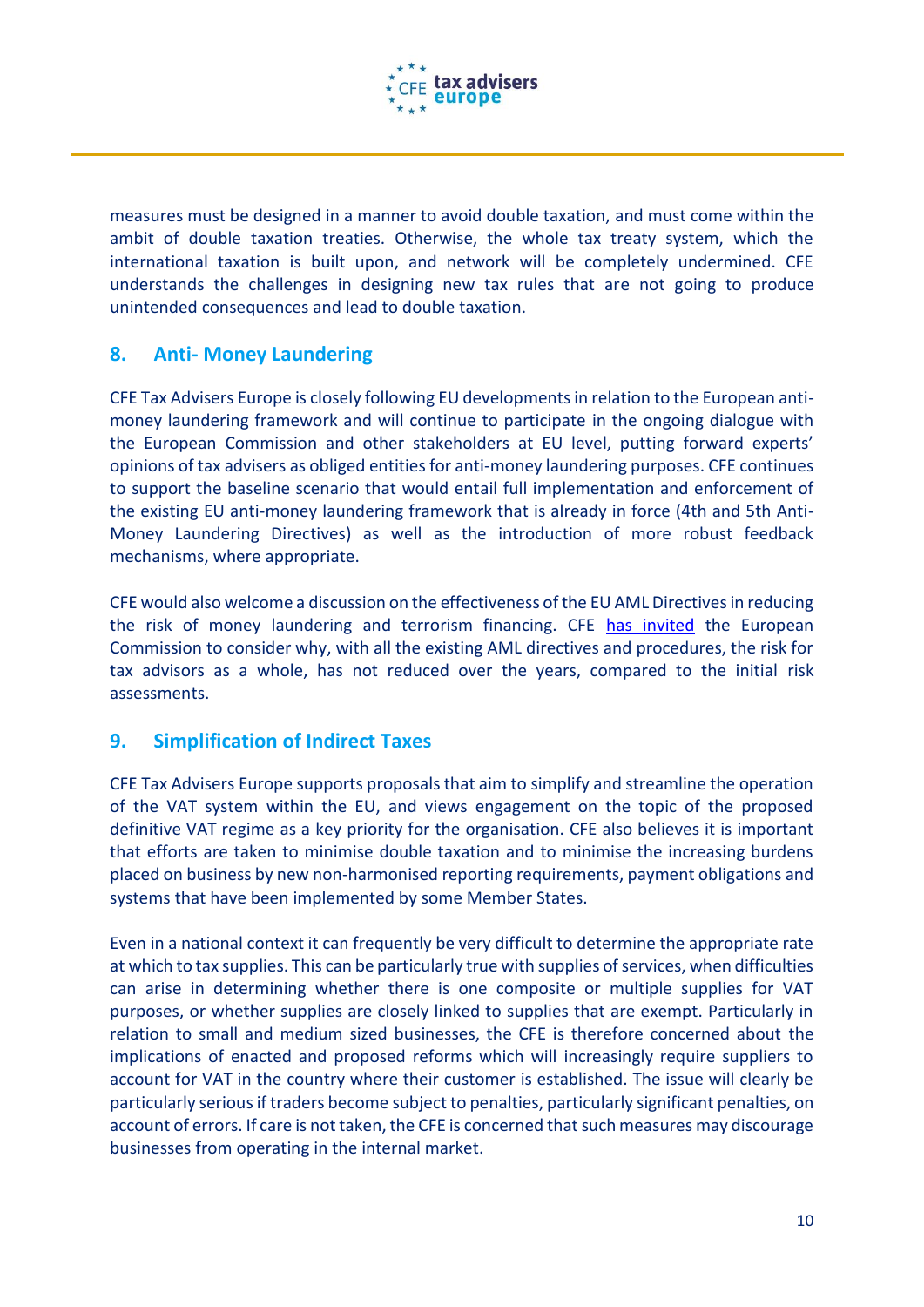

**CFE Tax Advisers Europe considers that it would be desirable to ensure that innocent errors are not penalised and certainly not unduly penalised (this might be done by having harmonised maximum penalties)**. Furthermore, it is of fundamental importance that accurate, and preferably binding, guidance is available to traders who are not established in that state. This should ideally be available in a number of languages, otherwise a business established in another state may find the information difficult to locate. Ideally it should be available from a single portal, so that traders throughout the EU know that there is one source to which they can turn for guidance.

#### **10. Global Tax Policy within the Global Tax Advisers Platform (GTAP)**

Within the GTAP, CFE takes a prominent role in promoting collaboration with our partner organisation in Africa, Asia and Australia-Oceania. GTAP was established by CFE Tax Advisers Europe, AOTCA and WAUTI, who collectively represent more than 700,000 tax advisers in Europe, Asia and Africa. GTAP is an international platform that seeks to bring together national and international organisations of tax professionals from all around the world. GTAP serves a unique purpose: to encourage tax professionals to take up the challenge of proposing a new system: simple, flexible, and fit for purpose, a system that can reclaim taxpayers' confidence.

Key topics on which GTAP is focused include: domestic revenue mobilisation, capacity building, tax morale, climate policy and taxation, digitalisation of tax, and other global policy relevant issues.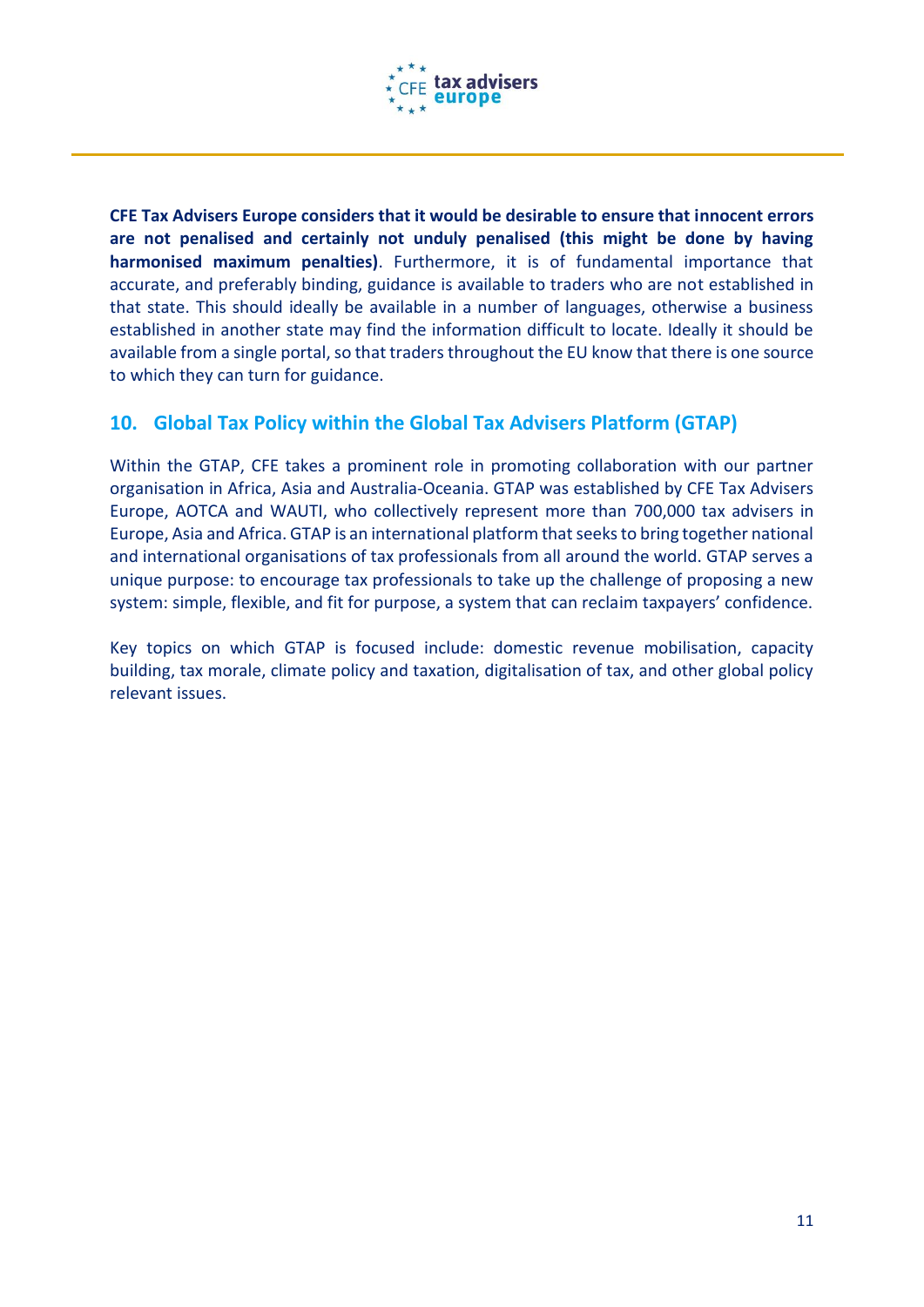

#### **Conclusion**

1. The EU should take the lead in helping Member States create tax systems which contribute to an environment which is business friendly and attracts investment. Private sector investment creates growth and jobs, whilst the current state of the economy calls for tax policiesTthat give priority to an investment-friendly environment. Ideally, tax policy decisions would as little as possible distort the investment forms and choices, in the longerterm interests of the EU internal market. In absence of common EU action the investment decisions could be driven by fiscal factors, and Member States should retain their powers to influence such decisions to the extent these decisions take into account EU's criteria for tax good governance and the commitments made in the OECD BEPS process.

2. A common approach for the Single Market is crucial. On the other hand, fiscal sovereignty of Member States and their liberty to design tax policies fit for their social and economic systems needs to be respected, to the extent these policies comply with primary EU law (fundamental freedoms and State aid rules) and secondary EU law. The latter concerns harmonised areas of taxation (such as VAT, the DAC framework and directives relating to corporate tax that affect the functioning of the Single Market).

3. Simpler and more coherent tax rules throughout the EU would also contribute to making the EU Single Market a more dynamic and business-friendly environment. As such, coordinated measures among EU Member States' rules would prevent mismatches among national legislations, which is an element to consider for a competitive tax environment, taking the interest of the Single Market as whole. From CFE's perspective, simplicity must be a key design-element in relation to the tax challenges of the digitalising economy in particular. We will not have achieved much if in reality it becomes impossible for tax administrations, taxpayers and tax advisers alike to work with any new rules on a multilateral basis.

4. By continuing to work together, as we have done for many years in CFE Tax Advisers Europe, tax policy stakeholders will meet the challenges of inclusive policy making, whether they concern the taxation of the digital economy, addressing tax avoidance and evasion, helping our respective governments detect and deter money laundering, assisting governments to develop stable economic environments in which businesses can start, grow and prosper or indeed with issues yet to emerge.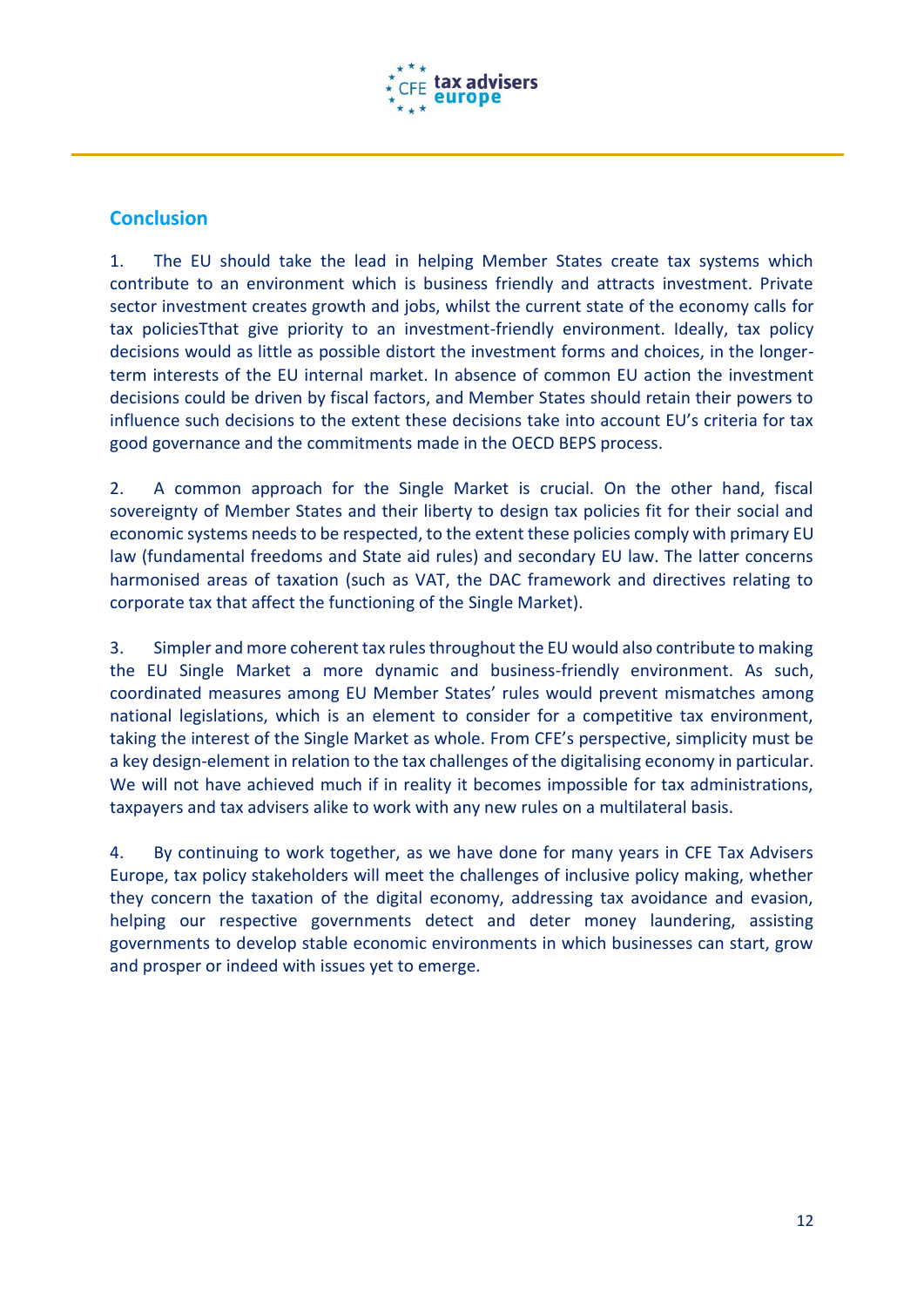

## **THE FUTURE OF CORPORATE TAX POLICY – 10 Key Q&A**

#### **1. What is the nature of the problems we currently face when it comes to the global tax debate?**

It is now widely recognised that the digital economy poses unique tax policy challenges for policymakers in a global context. The immediate concerns are twofold:

The existing international tax rules are unable to fully address the increasing reliance on data and business-to-customers sales in host jurisdictions from a tax perspective, hence their corporate tax presence in host jurisdictions is not being recognised within present framework, ie. nexus issues;

Multinational group companies with digital business models are currently subject to only a very low effective rate of tax worldwide, with a public perception that these companies are not paying "enough" tax anywhere in the world.

Taking a step back, it is worthwhile reminding ourselves that we live in a different world, to the one when today's guiding principles of the tax system were designed by the League of Nations back in 1920s.

Current tax rules were not designed for the digital business models that rely on little, if any physical presence at all. As a result, there is a perceived mismatch between **where the value is created and where taxes are paid**, which affects the perception of **fairness** in our tax systems. Hence it is no doubt clear, as admitted by the OECD, that under the designation "taxation of the digital economy" we are witnessing perhaps the most fundamental change in history of the design and *modus operandi* of the international tax rules.

As CFE, we have supported the proposal to focus on the economic link between the users/ market jurisdictions and the value created therewith. We believe that in arriving at a global solution, it is important that traditional concepts of international tax law are not forgotten in the process. The solution should remain consistent with the OECD's long-standing approach to the international tax framework that corporate tax is due where the underlying economic activity takes place and where the value is created. From CFE's perspective, the existing OECD proposals appear to address these issues conceptually but are legally and technically very complex.

#### **2. What are the global tax principles that should guide any response?**

Simplicity, administrability and fairness.

**Simplicity**, as we already operate in a global tax environment which is increasingly complex. Proverbially, tax advisers are said to be the ones who benefit from the complexity of tax rules.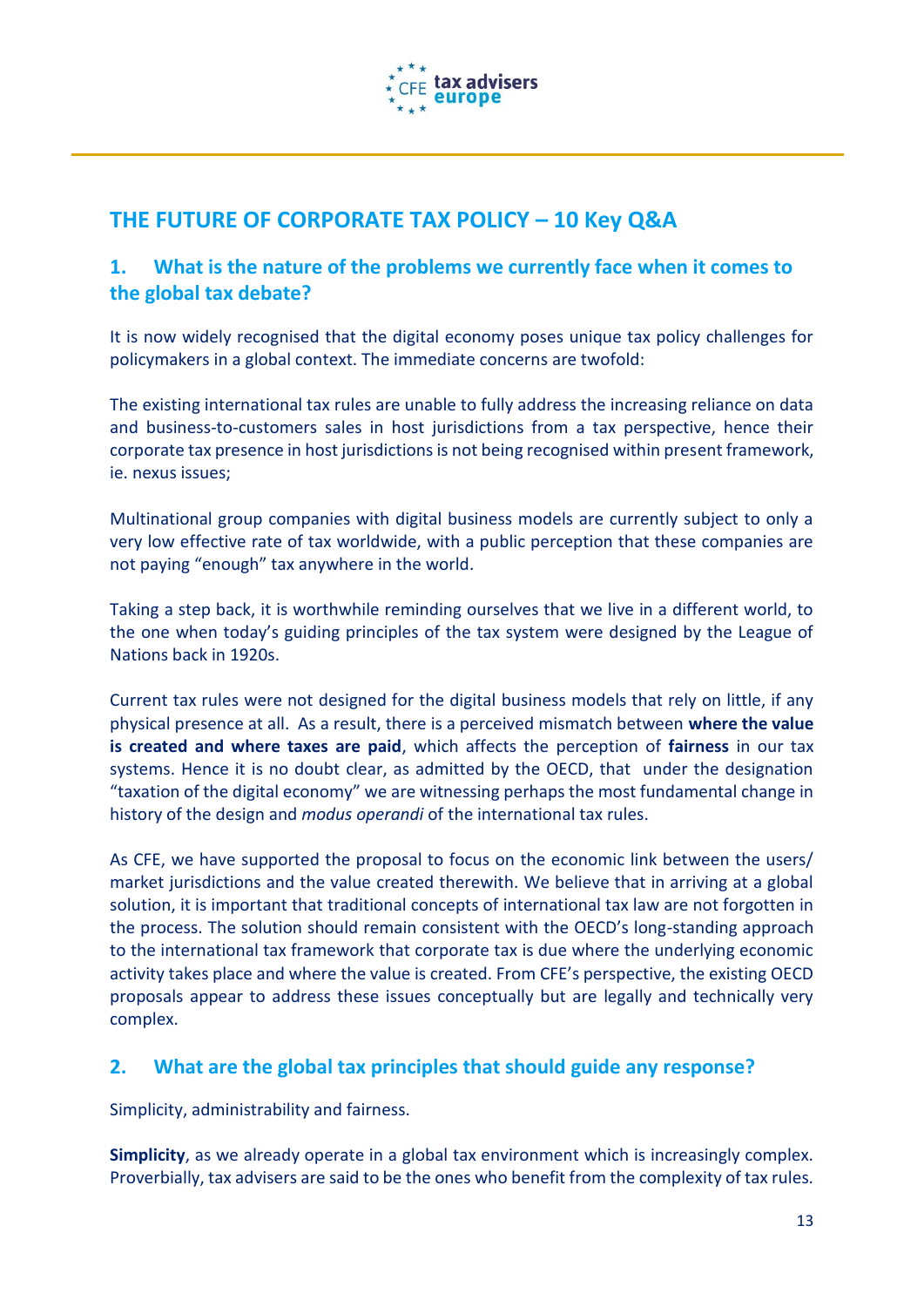

The truth is, tax advisers are an inherent part of administering a tax system. Be it simple of complex, tax advisers make tax systems work. We would welcome solutions which are simple to understand both conceptually and practically, which as a result will provide more breathing space to focus on what really matters – helping companies to be more innovative, productive and committed to the societies where we live in.

A related point follows i.e. **the principle of administrability**. If any upcoming reform results in rules that are too difficult to administer, we will have not achieved much as a result. If tax administrations in European countries are already struggling with resources, what will happen with developing countries, how much time and effort will it take to acquire the expertise and human resources needed to administer the new rules, where the existing ones are already too complex to grasp?

**Fairness** of our tax systems has rightly taken precedence over other principles, as seen not least in the recent EU tax avoidance initiatives. There is public perception of mistrust in the institutions and more generally in the world order that we operate in.

Restoring trust and the sense of fairness that our tax systems are delivering on the goals that matter for our citizens should be a priority for policy makers. The implications of the sense of unfairness in a tax system has a potential to undermine tax collection, tax morale in general, and in particular the voluntary compliance on which most of the tax administrations rely on.

Finally, the global trends of **transparency** and the tax justice campaigners urge for public country by country reporting (public CbCR) are a corollary to the above discussion on the principles. If we address the public trust in the institutions, and we restore the public perception of fairness of our tax systems, there will be less pressure for more transparency initiatives. Transparency should not be a goal to itself. More corporate or more tax-related data and MNEs information in the public domain will not solve anything, instead restoring the trust in our institutions and improving their capacity in a meaningful way should certainly be a guiding principle of this global tax policy response.

#### **3. Is there now general agreement that digital companies or a digital economy cannot be separated out from the economy as a whole?**

The problems are very complex and inevitably highly political.

It is widely understood, per the OECD BEPS Action 1 proposition, that the digital economy should not be ring-fenced from the rest of the economy for tax purposes due to the increasingly prevalent nature of digitalisation and the evolving nature of the digital business models. However, it is also evident that the taxation challenges that we are facing do not arise from the traditional business model, rather from the digital business models.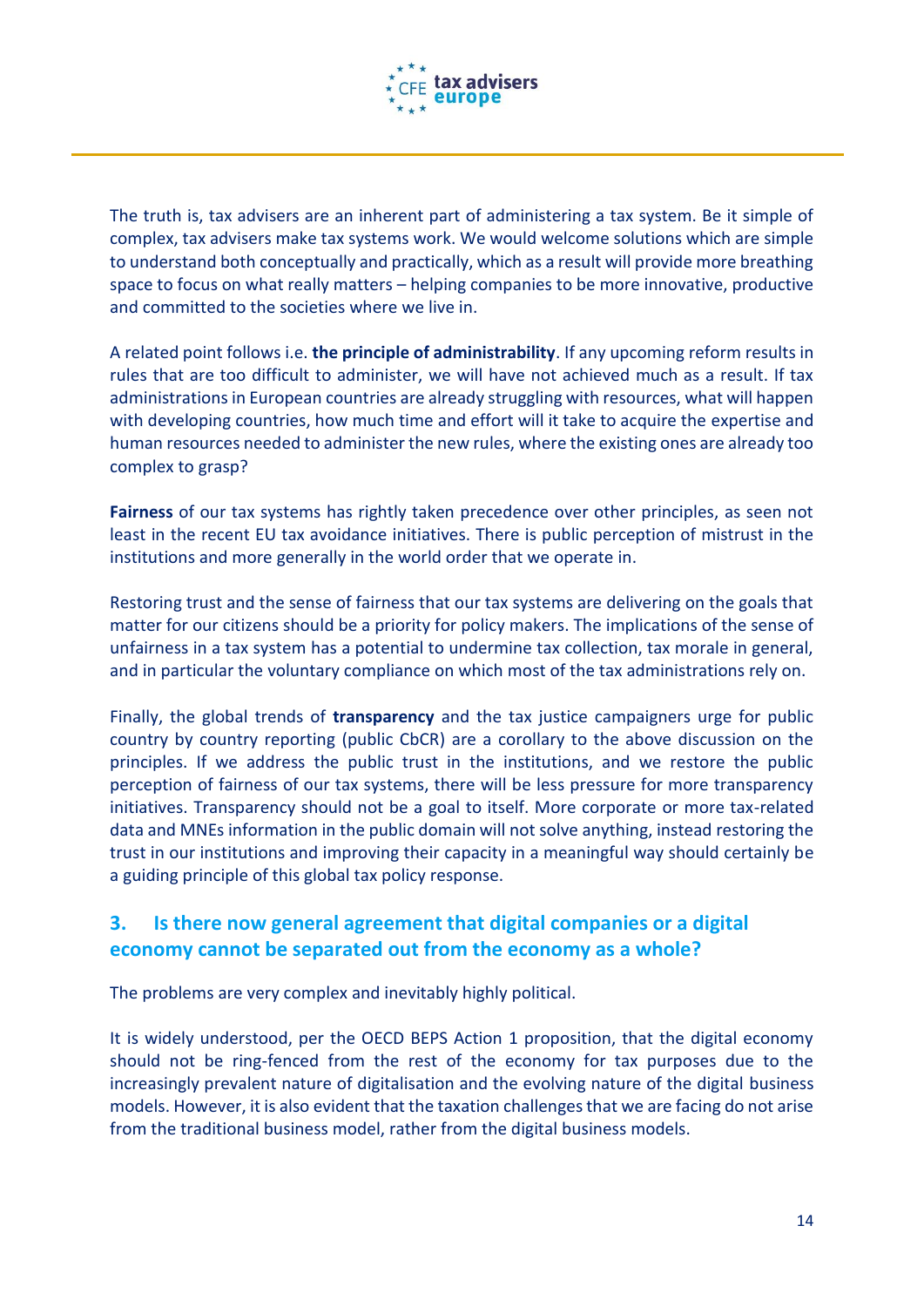

Indeed, efforts to address the whole international tax framework, rather than the specific challenges related to the digital economy, has a significant potential to defocus our efforts from the important problems, and will make it potentially more challenging to address the fundamental underlying issues.

#### **4. Is it simply a matter of strengthening anti-avoidance rules?**

Indeed, the issues under scrutiny are much deeper and wider, and certainly go beyond avoidance issues and BEPS.

However, the OECD acknowledges that digitalisation of the business models does not generate unique BEPS risks, but some of the key features of digitalisation compound existing BEPS issues. Some time should be allowed to evaluate the full effect of the BEPS-related antiavoidance measures, before any new anti-avoidance measures are being legislated. Some of these measures are still under implementation in most countries of the Inclusive Framework.

Consequently, a longer-term perspective seems more appropriate to appreciate the entirety of the remaining BEPS issues. Within the EU a number of anti-BEPS policy and legislative measures have been introduced with the ATAD and ATAD2 directives, which significantly reduce the incentives to shift mobile tax bases to low-tax jurisdictions.

#### **5. Do we need more fundamental reform of the CT system?**

The larger issue at stake is what the impact of the OECD proposals will be beyond the digital economy (transfer-pricing in general), and the related question how to allocate taxing rights among jurisdictions, hence this operation is inevitably going to result in a more comprehensive corporate tax reform.

What should follow, is a debate on a common understanding of what constitutes "nexus" for taxation purposes. This must be addressed as a matter of priority, which will make it then simpler to discuss the allocation of profit rules.

As CFE, we welcome the evaluation of the merit of users' contribution to value creation within digital business models, however, for reasons of tax certainty, CFE has called to keep as much as possible to the well-established principles of international tax law.

Whilst giving some value to users' value participation and data for digital business models, the existing Authorised OECD Approach (AOA) that relies on **assets, risks and people functions** should likely be kept for all other business models. This approach has so far resulted in a globally accepted profit allocation standard in line with the operation of the arm's length principle and the OECD Transfer-Pricing Guidelines.

In that sense, under the functional transfer-pricing analysis that underpins profit allocation between different arms of a multinational group company, the AOA approach takes into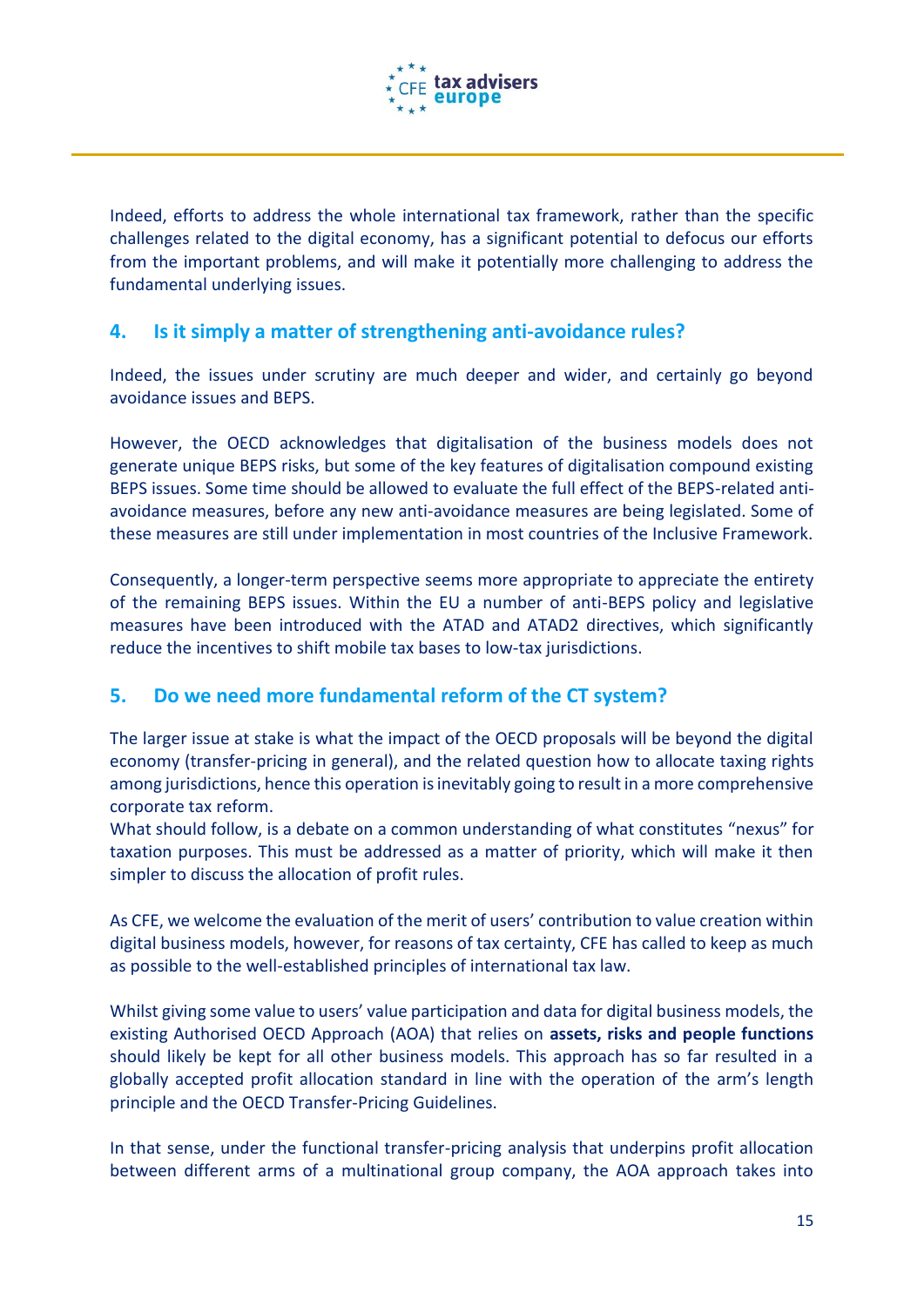

account the distinct contributors to the value creation, such as functions performed by people, which takes into account the used assets and the assumed risks.

As a reminder, Article 7 and Article 9 OECD Model embody the international tax policy consensus under which countries exercise taxing rights on the business of resident taxpayers (Article 9) and the circumstances under which business profits are attributable to a nonresident PE in a source country (Article 7).

Revision of these fundamental principles of international tax law should remain as close as possible to the existing OECD framework, ie. the OECD Model and the accompanying Commentary.

#### **6. Are there other alternatives to CT – for instance can indirect, land and other taxes be applied more effectively and fairly than CT?**

Some commentators have advocated to abolish Corporation Tax altogether, considering that the incidence of all taxes falls on the final consumer from an economic perspective. In that sense, sales taxes and other forms of indirect taxation remain thought-provoking as a tax policy alternative to the whole debate on reforming corporate taxation, which increasingly yields less revenue compared to indirect taxes. At present, however, such alternatives are not worth pursuing given the absence of political support, hence the viability of such ideas.

#### **7. How is any of this accomplished without "tax wars", or adding layer upon layer of complexity or double taxation?**

In absence of a common agreement, we are increasingly facing a tax war indeed, an uncoordinated international tax landscape, consisting of unilateral actions being taken by individual countries. Such actions inevitably lead to misalignment of tax bases globally, resulting in double taxation and significant compliance burden for businesses. Therefore, unilateral actions will stifle economic growth and innovation.

The issue of double taxation is already difficult to address at present, considering the inadequacy of tax dispute resolution mechanisms. We therefore welcomed the developments with the EU Tax Dispute Resolution Mechanisms and have called on expediting existing MAP procedures.

We have called on the EU to give due consideration to the possibility to extend the existing mechanisms to double tax disputes arising from the unilaterally introduced digital services taxes (DST) around the EU. DST are not income taxes, but revenue or turnover taxes. It is widely accepted in the academic literature that turnover taxes do not fall within the scope of the OECD Model and tax treaties. Considering that revenue or turnover taxes are substantially similar to indirect taxes, they do not qualify for treaty relief. Specifically, if a tax is not a "covered tax" under article 2 of the OECD Model Tax Convention, it would consequently not